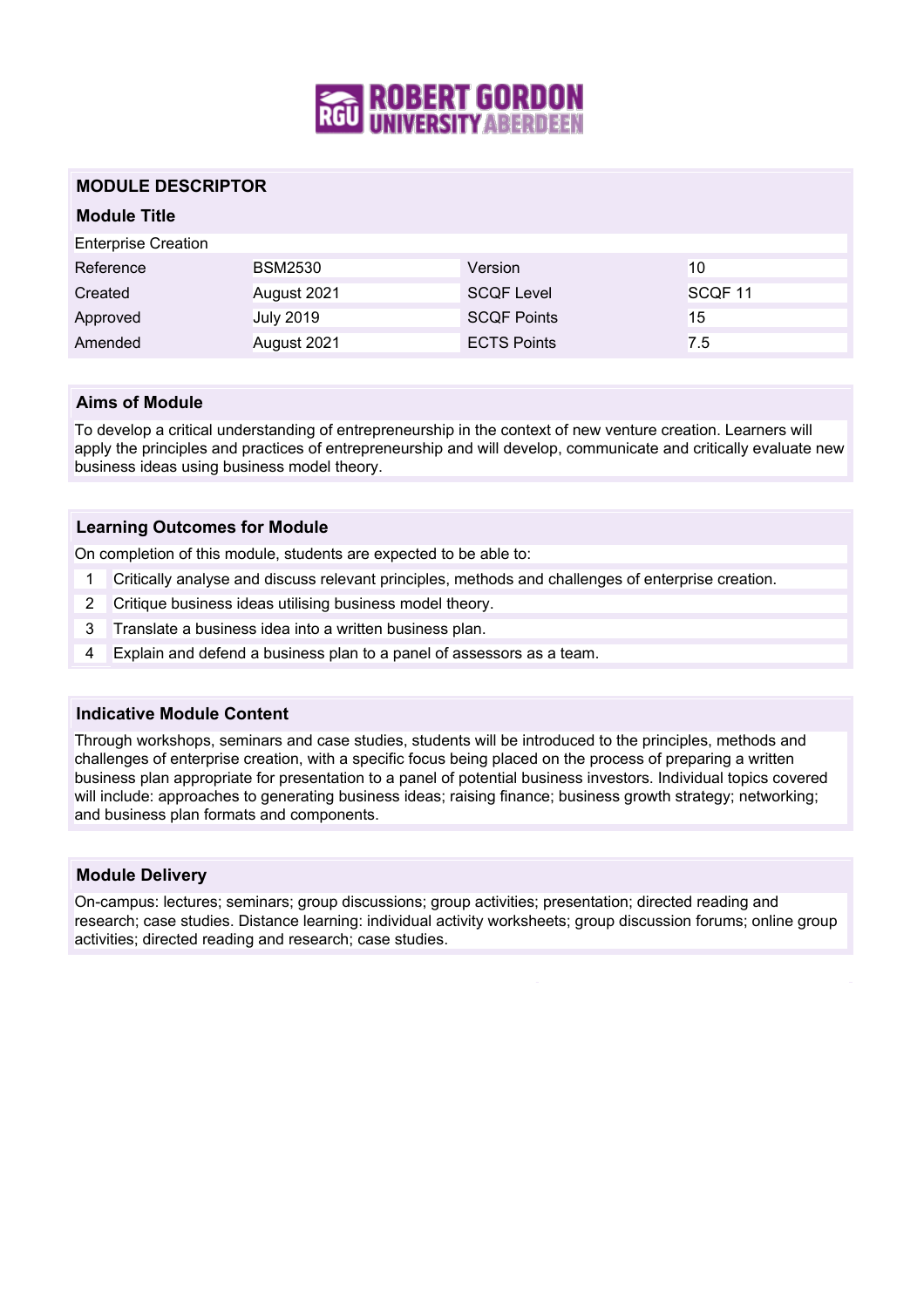|                                                                       | Module Ref: | BSM2530 v10 |           |
|-----------------------------------------------------------------------|-------------|-------------|-----------|
|                                                                       |             |             |           |
| Indicative Student Workload                                           |             | Full Time   | Part Time |
| <b>Contact Hours</b>                                                  |             | 36          | 36        |
| Non-Contact Hours                                                     |             | 114         | 114       |
| Placement/Work-Based Learning Experience [Notional] Hours             |             |             | N/A       |
| <b>TOTAL</b>                                                          |             | 150         | 150       |
| Actual Placement hours for professional, statutory or regulatory body |             |             |           |

# **ASSESSMENT PLAN**

*If a major/minor model is used and box is ticked, % weightings below are indicative only.*

| <b>Component 1</b> |                                     |            |     |                           |         |
|--------------------|-------------------------------------|------------|-----|---------------------------|---------|
| Type:              | Coursework                          | Weighting: | 40% | <b>Outcomes Assessed:</b> |         |
| Description:       | Individual report                   |            |     |                           |         |
| <b>Component 2</b> |                                     |            |     |                           |         |
| Type:              | Coursework                          | Weighting: | 60% | <b>Outcomes Assessed:</b> | 2, 3, 4 |
| Description:       | Team business plan and plan defence |            |     |                           |         |

# **MODULE PERFORMANCE DESCRIPTOR**

# **Explanatory Text**

The calculation of the overall grade for this module is based on 40% weighting of C1- Coursework (horizontal axis) and 60% weighting of C2-coursework (vertical axis) components. An overall minimum grade D is required to pass the module.

|             |           | Coursework:                                                                       |   |   |   |   |   |           |
|-------------|-----------|-----------------------------------------------------------------------------------|---|---|---|---|---|-----------|
|             |           | A                                                                                 | B | C | D | Е | F | <b>NS</b> |
|             | A         | A                                                                                 | A | B | B | С | Е |           |
|             | В         | B                                                                                 | B | B | C | C | E |           |
|             | C         | B                                                                                 | C | C | C | D | Е |           |
| Coursework: | D         | С                                                                                 | C | D | D | D | E |           |
|             | Е         | С                                                                                 | D | D | Е | Е | Е |           |
|             | F         | Е                                                                                 | Ε | Е | Е | F | F |           |
|             | <b>NS</b> | Non-submission of work by published<br>deadline or non-attendance for examination |   |   |   |   |   |           |

| <b>Module Requirements</b> |       |
|----------------------------|-------|
| Prerequisites for Module   | None. |
| Corequisites for module    | None. |
| <b>Precluded Modules</b>   | None. |